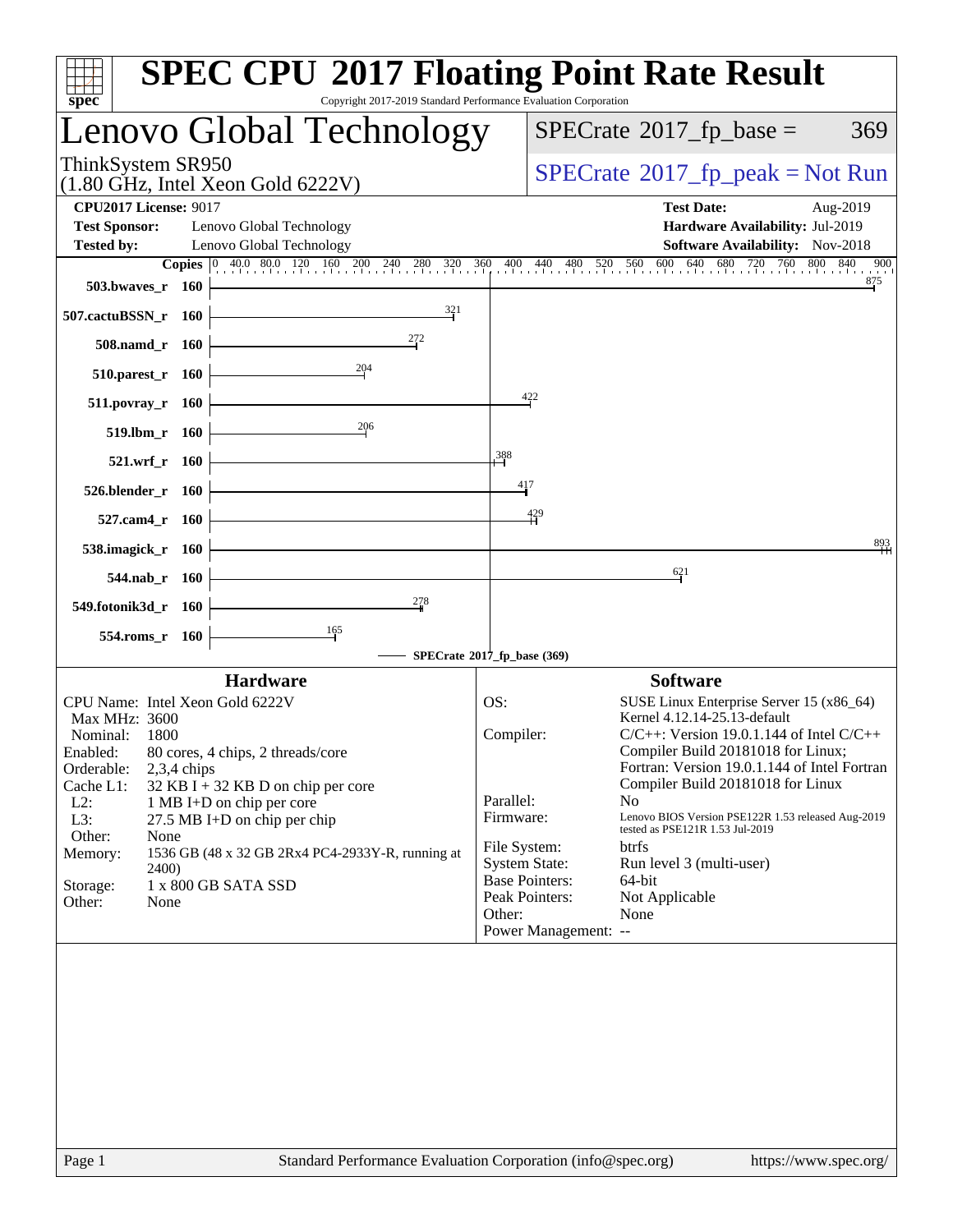

### **[SPEC CPU](http://www.spec.org/auto/cpu2017/Docs/result-fields.html#SPECCPU2017FloatingPointRateResult)[2017 Floating Point Rate Result](http://www.spec.org/auto/cpu2017/Docs/result-fields.html#SPECCPU2017FloatingPointRateResult)** Copyright 2017-2019 Standard Performance Evaluation Corporation

# Lenovo Global Technology

(1.80 GHz, Intel Xeon Gold 6222V)

 $SPECTate@2017_fp_peak = Not Run$  $SPECTate@2017_fp_peak = Not Run$  $SPECTate@2017_fp_peak = Not Run$  $SPECTate@2017_fp\_base = 369$ 

**[Test Sponsor:](http://www.spec.org/auto/cpu2017/Docs/result-fields.html#TestSponsor)** Lenovo Global Technology **[Hardware Availability:](http://www.spec.org/auto/cpu2017/Docs/result-fields.html#HardwareAvailability)** Jul-2019 **[Tested by:](http://www.spec.org/auto/cpu2017/Docs/result-fields.html#Testedby)** Lenovo Global Technology **[Software Availability:](http://www.spec.org/auto/cpu2017/Docs/result-fields.html#SoftwareAvailability)** Nov-2018

**[CPU2017 License:](http://www.spec.org/auto/cpu2017/Docs/result-fields.html#CPU2017License)** 9017 **[Test Date:](http://www.spec.org/auto/cpu2017/Docs/result-fields.html#TestDate)** Aug-2019

### **[Results Table](http://www.spec.org/auto/cpu2017/Docs/result-fields.html#ResultsTable)**

|                                    |               |                |                | <b>Base</b>    |       |                |       | <b>Peak</b>   |                |              |                |              |                |              |
|------------------------------------|---------------|----------------|----------------|----------------|-------|----------------|-------|---------------|----------------|--------------|----------------|--------------|----------------|--------------|
| <b>Benchmark</b>                   | <b>Copies</b> | <b>Seconds</b> | Ratio          | <b>Seconds</b> | Ratio | <b>Seconds</b> | Ratio | <b>Copies</b> | <b>Seconds</b> | <b>Ratio</b> | <b>Seconds</b> | <b>Ratio</b> | <b>Seconds</b> | <b>Ratio</b> |
| 503.bwayes r                       | 160           | 1833           | 875            | 1834           | 875   | 1833           | 875   |               |                |              |                |              |                |              |
| 507.cactuBSSN r                    | 160           | 631            | 321            | 630            | 321   | 632            | 321   |               |                |              |                |              |                |              |
| 508.namd_r                         | 160           | 558            | 272            | 558            | 273   | 560            | 271   |               |                |              |                |              |                |              |
| 510.parest_r                       | 160           | 2057           | 204            | 2060           | 203   | 2056           | 204   |               |                |              |                |              |                |              |
| 511.povray_r                       | 160           | 885            | 422            | 885            | 422   | 885            | 422   |               |                |              |                |              |                |              |
| 519.lbm r                          | 160           | 819            | 206            | 820            | 206   | 819            | 206   |               |                |              |                |              |                |              |
| $521$ .wrf r                       | 160           | 958            | 374            | 925            | 388   | 923            | 388   |               |                |              |                |              |                |              |
| 526.blender r                      | 160           | 584            | 417            | 585            | 417   | 586            | 416   |               |                |              |                |              |                |              |
| $527$ .cam $4r$                    | 160           | 661            | 423            | 652            | 429   | 650            | 431   |               |                |              |                |              |                |              |
| 538.imagick_r                      | 160           | 450            | 885            | 446            | 893   | 443            | 897   |               |                |              |                |              |                |              |
| $544$ .nab r                       | 160           | 434            | 621            | 433            | 621   | 434            | 620   |               |                |              |                |              |                |              |
| 549.fotonik3d r                    | 160           | 2253           | 277            | 2224           | 280   | 2239           | 278   |               |                |              |                |              |                |              |
| $554$ .roms $_r$                   | 160           | 1545           | 165            | 1538           | 165   | 1550           | 164   |               |                |              |                |              |                |              |
| $SPECrate^{\otimes}2017$ fp base = |               |                | 369            |                |       |                |       |               |                |              |                |              |                |              |
| $SPECrate^{\circ}2017$ fp peak =   |               |                | <b>Not Run</b> |                |       |                |       |               |                |              |                |              |                |              |

Results appear in the [order in which they were run](http://www.spec.org/auto/cpu2017/Docs/result-fields.html#RunOrder). Bold underlined text [indicates a median measurement](http://www.spec.org/auto/cpu2017/Docs/result-fields.html#Median).

### **[Submit Notes](http://www.spec.org/auto/cpu2017/Docs/result-fields.html#SubmitNotes)**

 The numactl mechanism was used to bind copies to processors. The config file option 'submit' was used to generate numactl commands to bind each copy to a specific processor. For details, please see the config file.

### **[Operating System Notes](http://www.spec.org/auto/cpu2017/Docs/result-fields.html#OperatingSystemNotes)**

Stack size set to unlimited using "ulimit -s unlimited"

#### **[General Notes](http://www.spec.org/auto/cpu2017/Docs/result-fields.html#GeneralNotes)**

Environment variables set by runcpu before the start of the run: LD LIBRARY PATH = "/home/cpu2017-1.0.5-ic19.0u1/lib/intel64"

 Binaries compiled on a system with 1x Intel Core i9-7900X CPU + 32GB RAM memory using Redhat Enterprise Linux 7.5 Transparent Huge Pages enabled by default Prior to runcpu invocation Filesystem page cache synced and cleared with: sync; echo 3> /proc/sys/vm/drop\_caches runcpu command invoked through numactl i.e.: numactl --interleave=all runcpu <etc> NA: The test sponsor attests, as of date of publication, that CVE-2017-5754 (Meltdown)

**(Continued on next page)**

| Page 2<br>Standard Performance Evaluation Corporation (info@spec.org) | https://www.spec.org/ |
|-----------------------------------------------------------------------|-----------------------|
|-----------------------------------------------------------------------|-----------------------|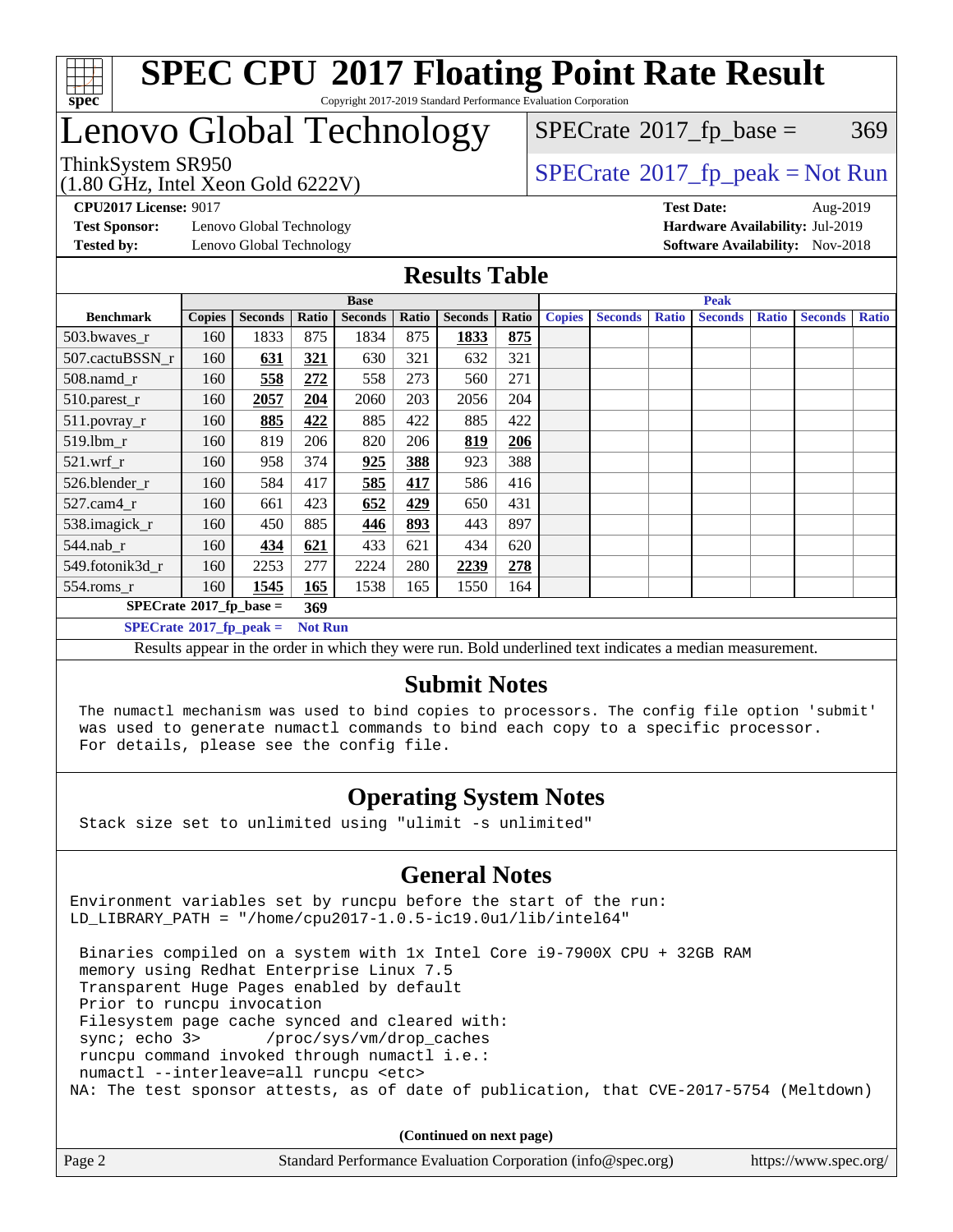

Copyright 2017-2019 Standard Performance Evaluation Corporation

# Lenovo Global Technology

 $SPECTate@2017_fp\_base = 369$ 

(1.80 GHz, Intel Xeon Gold 6222V)

ThinkSystem SR950<br>  $\begin{array}{c}\n\text{SPECrate} \textcirc 2017 \text{ fp } peak = Not Run\n\end{array}$  $\begin{array}{c}\n\text{SPECrate} \textcirc 2017 \text{ fp } peak = Not Run\n\end{array}$  $\begin{array}{c}\n\text{SPECrate} \textcirc 2017 \text{ fp } peak = Not Run\n\end{array}$ 

**[Test Sponsor:](http://www.spec.org/auto/cpu2017/Docs/result-fields.html#TestSponsor)** Lenovo Global Technology **[Hardware Availability:](http://www.spec.org/auto/cpu2017/Docs/result-fields.html#HardwareAvailability)** Jul-2019 **[Tested by:](http://www.spec.org/auto/cpu2017/Docs/result-fields.html#Testedby)** Lenovo Global Technology **[Software Availability:](http://www.spec.org/auto/cpu2017/Docs/result-fields.html#SoftwareAvailability)** Nov-2018

**[CPU2017 License:](http://www.spec.org/auto/cpu2017/Docs/result-fields.html#CPU2017License)** 9017 **[Test Date:](http://www.spec.org/auto/cpu2017/Docs/result-fields.html#TestDate)** Aug-2019

### **[General Notes \(Continued\)](http://www.spec.org/auto/cpu2017/Docs/result-fields.html#GeneralNotes)**

is mitigated in the system as tested and documented. Yes: The test sponsor attests, as of date of publication, that CVE-2017-5753 (Spectre variant 1) is mitigated in the system as tested and documented. Yes: The test sponsor attests, as of date of publication, that CVE-2017-5715 (Spectre variant 2) is mitigated in the system as tested and documented. Yes: The test sponsor attests, as of date of publication, that CVE-2018-3640 (Spectre variant 3a) is mitigated in the system as tested and documented. Yes: The test sponsor attests, as of date of publication, that CVE-2018-3639 (Spectre variant 4) is mitigated in the system as tested and documented.

### **[Platform Notes](http://www.spec.org/auto/cpu2017/Docs/result-fields.html#PlatformNotes)**

Page 3 Standard Performance Evaluation Corporation [\(info@spec.org\)](mailto:info@spec.org) <https://www.spec.org/> BIOS configuration: Choose Operating Mode set to Maximum Performance Choose Operating Mode set to Custom Mode Intel Virtualization Technology set to Disable MONITOR/MWAIT set to Enable SNC set to Enable Sysinfo program /home/cpu2017-1.0.5-ic19.0u1/bin/sysinfo Rev: r5974 of 2018-05-19 9bcde8f2999c33d61f64985e45859ea9 running on linux-i7o2 Wed Aug 7 17:58:40 2019 SUT (System Under Test) info as seen by some common utilities. For more information on this section, see <https://www.spec.org/cpu2017/Docs/config.html#sysinfo> From /proc/cpuinfo model name : Intel(R) Xeon(R) Gold 6222V CPU @ 1.80GHz 4 "physical id"s (chips) 160 "processors" cores, siblings (Caution: counting these is hw and system dependent. The following excerpts from /proc/cpuinfo might not be reliable. Use with caution.) cpu cores : 20 siblings : 40 physical 0: cores 0 1 2 3 4 8 9 10 11 12 16 17 18 19 20 24 25 26 27 28 physical 1: cores 0 1 2 3 4 8 9 10 11 12 16 17 18 19 20 24 25 26 27 28 physical 2: cores 0 1 2 3 4 8 9 10 11 12 16 17 18 19 20 24 25 26 27 28 physical 3: cores 0 1 2 3 4 8 9 10 11 12 16 17 18 19 20 24 25 26 27 28 From lscpu: Architecture: x86\_64 CPU op-mode(s): 32-bit, 64-bit Byte Order: Little Endian CPU(s): 160 On-line CPU(s) list: 0-159 Thread(s) per core: 2 **(Continued on next page)**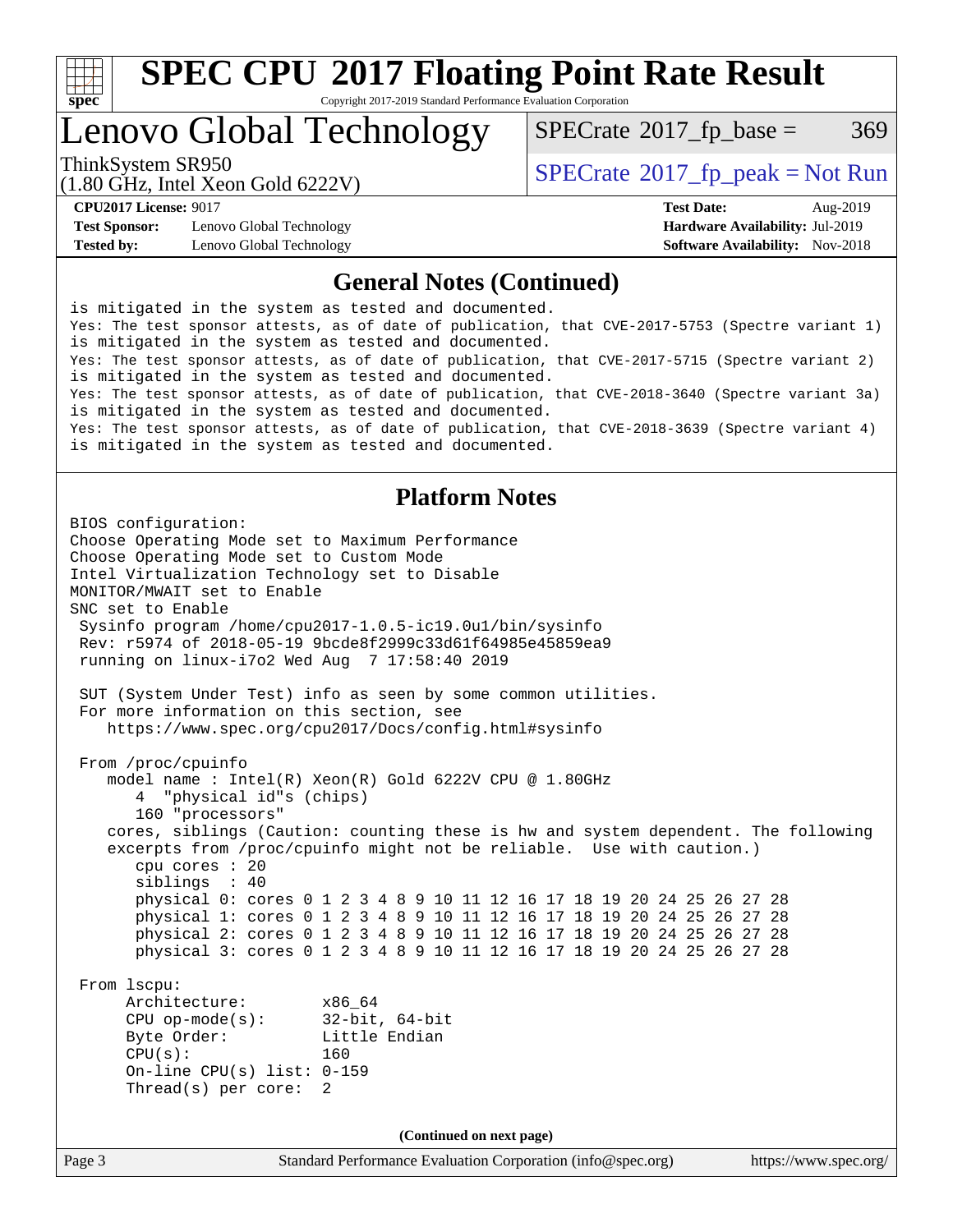

Copyright 2017-2019 Standard Performance Evaluation Corporation

Lenovo Global Technology

 $SPECTate@2017_fp\_base = 369$ 

(1.80 GHz, Intel Xeon Gold 6222V)

ThinkSystem SR950<br>(1.80 GHz, Intel Xeon Gold 6222V) [SPECrate](http://www.spec.org/auto/cpu2017/Docs/result-fields.html#SPECrate2017fppeak)®[2017\\_fp\\_peak = N](http://www.spec.org/auto/cpu2017/Docs/result-fields.html#SPECrate2017fppeak)ot Run

**[Test Sponsor:](http://www.spec.org/auto/cpu2017/Docs/result-fields.html#TestSponsor)** Lenovo Global Technology **[Hardware Availability:](http://www.spec.org/auto/cpu2017/Docs/result-fields.html#HardwareAvailability)** Jul-2019 **[Tested by:](http://www.spec.org/auto/cpu2017/Docs/result-fields.html#Testedby)** Lenovo Global Technology **[Software Availability:](http://www.spec.org/auto/cpu2017/Docs/result-fields.html#SoftwareAvailability)** Nov-2018

**[CPU2017 License:](http://www.spec.org/auto/cpu2017/Docs/result-fields.html#CPU2017License)** 9017 **[Test Date:](http://www.spec.org/auto/cpu2017/Docs/result-fields.html#TestDate)** Aug-2019

### **[Platform Notes \(Continued\)](http://www.spec.org/auto/cpu2017/Docs/result-fields.html#PlatformNotes)**

| $Core(s)$ per socket:      | 20                                                                                  |
|----------------------------|-------------------------------------------------------------------------------------|
| Socket(s):                 | 4                                                                                   |
| NUMA $node(s):$            | 8                                                                                   |
| Vendor ID:                 | GenuineIntel                                                                        |
| CPU family:                | 6                                                                                   |
| Model:                     | 85                                                                                  |
| Model name:                | $Intel(R) Xeon(R) Gold 6222V CPU @ 1.80GHz$                                         |
| Stepping:                  | 7                                                                                   |
| CPU MHz:                   | 1800.000                                                                            |
| CPU max MHz:               | 3600.0000                                                                           |
| CPU min MHz:               | 800.0000                                                                            |
| BogoMIPS:                  | 3600.00                                                                             |
| Virtualization:            | $VT - x$                                                                            |
| L1d cache:                 | 32K                                                                                 |
| Lli cache:                 | 32K                                                                                 |
| L2 cache:                  | 1024K                                                                               |
| L3 cache:                  | 28160K                                                                              |
| NUMA node0 CPU(s):         | $0-2, 5, 6, 10-12, 15, 16, 80-82, 85, 86, 90-92, 95, 96$                            |
| NUMA nodel CPU(s):         | 3, 4, 7-9, 13, 14, 17-19, 83, 84, 87-89, 93, 94, 97-99                              |
| NUMA node2 CPU(s):         | 20-22, 25, 26, 30-32, 35, 36, 100-102, 105, 106, 110-112, 115, 116                  |
| NUMA $node3$ $CPU(s)$ :    | 23, 24, 27-29, 33, 34, 37-39, 103, 104, 107-109, 113, 114, 117-119                  |
| NUMA $node4$ $CPU(s):$     | 40-42, 45, 46, 50-52, 55, 56, 120-122, 125, 126, 130-132, 135, 136                  |
| NUMA node5 CPU(s):         | 43, 44, 47-49, 53, 54, 57-59, 123, 124, 127-129, 133, 134, 137-139                  |
| NUMA node6 CPU(s):         | 60-62, 65, 66, 70-72, 75, 76, 140-142, 145, 146, 150-152, 155, 156                  |
| NUMA $node7$ CPU $(s)$ :   | 63, 64, 67-69, 73, 74, 77-79, 143, 144, 147-149, 153, 154, 157-159                  |
| Flags:                     | fpu vme de pse tsc msr pae mce cx8 apic sep mtrr pge mca cmov                       |
|                            | pat pse36 clflush dts acpi mmx fxsr sse sse2 ss ht tm pbe syscall nx pdpelgb rdtscp |
|                            | lm constant_tsc art arch_perfmon pebs bts rep_good nopl xtopology nonstop_tsc cpuid |
|                            | aperfmperf pni pclmulqdq dtes64 monitor ds_cpl vmx smx est tm2 ssse3 sdbg fma cx16  |
|                            | xtpr pdcm pcid dca sse4_1 sse4_2 x2apic movbe popcnt tsc_deadline_timer aes xsave   |
|                            | avx f16c rdrand lahf_lm abm 3dnowprefetch cpuid_fault epb cat_13 cdp_13             |
|                            | invpcid_single ssbd mba ibrs ibpb stibp tpr_shadow vnmi flexpriority ept vpid       |
|                            | fsgsbase tsc_adjust bmil hle avx2 smep bmi2 erms invpcid rtm cqm mpx rdt_a avx512f  |
|                            | avx512dq rdseed adx smap clflushopt clwb intel_pt avx512cd avx512bw avx512vl        |
|                            | xsaveopt xsavec xgetbvl xsaves cqm_llc cqm_occup_llc cqm_mbm_total cqm_mbm_local    |
|                            | dtherm ida arat pln pts pku ospke avx512_vnni flush_lld arch_capabilities           |
| /proc/cpuinfo cache data   |                                                                                     |
| cache size : 28160 KB      |                                                                                     |
|                            |                                                                                     |
| From numactl --hardware    | WARNING: a numactl 'node' might or might not correspond to a                        |
| physical chip.             |                                                                                     |
| $available: 8 nodes (0-7)$ |                                                                                     |
|                            | node 0 cpus: 0 1 2 5 6 10 11 12 15 16 80 81 82 85 86 90 91 92 95 96                 |
| node 0 size: 193114 MB     |                                                                                     |
| node 0 free: 192796 MB     |                                                                                     |
|                            | node 1 cpus: 3 4 7 8 9 13 14 17 18 19 83 84 87 88 89 93 94 97 98 99                 |
|                            |                                                                                     |
|                            | (Continued on next page)                                                            |
|                            |                                                                                     |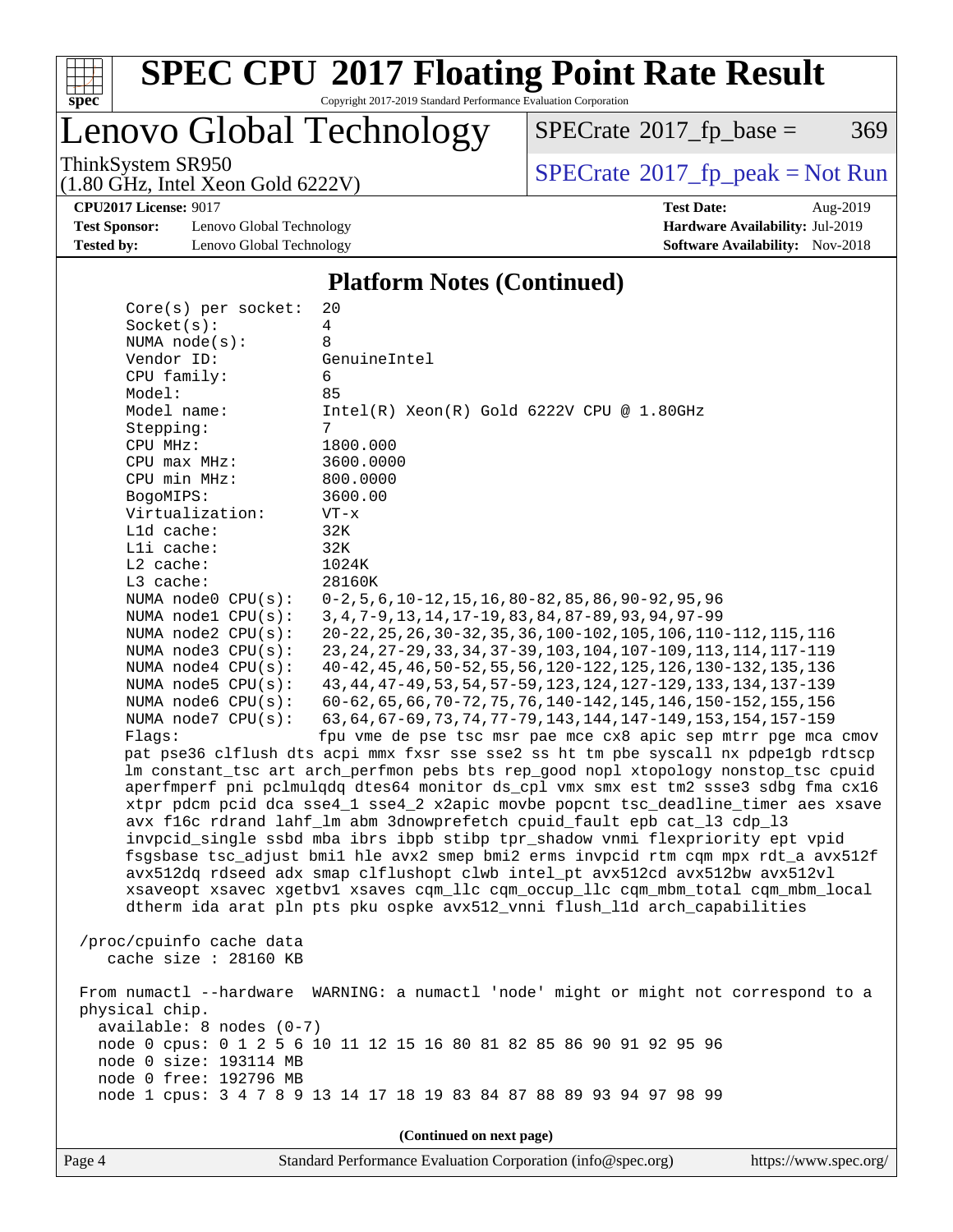

Copyright 2017-2019 Standard Performance Evaluation Corporation

Lenovo Global Technology

 $SPECTate@2017_fp\_base = 369$ 

(1.80 GHz, Intel Xeon Gold 6222V)

ThinkSystem SR950<br>(1.80 GHz, Intel Xeon Gold 6222V) [SPECrate](http://www.spec.org/auto/cpu2017/Docs/result-fields.html#SPECrate2017fppeak)®[2017\\_fp\\_peak = N](http://www.spec.org/auto/cpu2017/Docs/result-fields.html#SPECrate2017fppeak)ot Run

**[Test Sponsor:](http://www.spec.org/auto/cpu2017/Docs/result-fields.html#TestSponsor)** Lenovo Global Technology **[Hardware Availability:](http://www.spec.org/auto/cpu2017/Docs/result-fields.html#HardwareAvailability)** Jul-2019 **[Tested by:](http://www.spec.org/auto/cpu2017/Docs/result-fields.html#Testedby)** Lenovo Global Technology **[Software Availability:](http://www.spec.org/auto/cpu2017/Docs/result-fields.html#SoftwareAvailability)** Nov-2018

**[CPU2017 License:](http://www.spec.org/auto/cpu2017/Docs/result-fields.html#CPU2017License)** 9017 **[Test Date:](http://www.spec.org/auto/cpu2017/Docs/result-fields.html#TestDate)** Aug-2019

### **[Platform Notes \(Continued\)](http://www.spec.org/auto/cpu2017/Docs/result-fields.html#PlatformNotes)**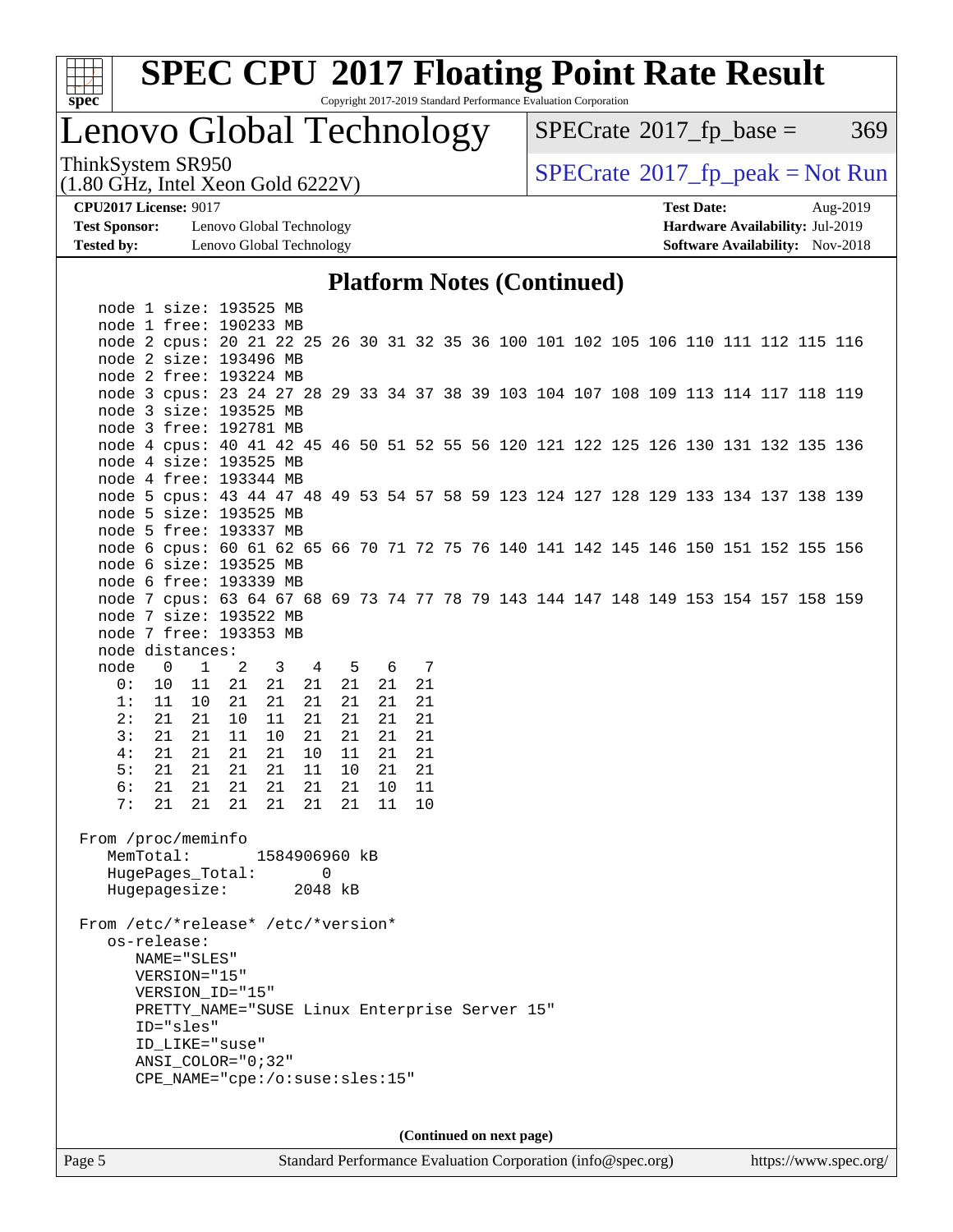| <b>SPEC CPU®2017 Floating Point Rate Result</b><br>Copyright 2017-2019 Standard Performance Evaluation Corporation<br>$spec^*$                                                                                                                                                                                                                                                                                              |                                                                                                     |  |  |  |  |  |
|-----------------------------------------------------------------------------------------------------------------------------------------------------------------------------------------------------------------------------------------------------------------------------------------------------------------------------------------------------------------------------------------------------------------------------|-----------------------------------------------------------------------------------------------------|--|--|--|--|--|
| Lenovo Global Technology                                                                                                                                                                                                                                                                                                                                                                                                    | $SPECrate^{\circledast}2017$ _fp_base =<br>369                                                      |  |  |  |  |  |
| ThinkSystem SR950<br>$(1.80 \text{ GHz}, \text{Intel Xeon Gold } 6222 \text{V})$                                                                                                                                                                                                                                                                                                                                            | $SPECrate^{\circ}2017$ _fp_peak = Not Run                                                           |  |  |  |  |  |
| <b>CPU2017 License: 9017</b><br><b>Test Sponsor:</b><br>Lenovo Global Technology<br><b>Tested by:</b><br>Lenovo Global Technology                                                                                                                                                                                                                                                                                           | <b>Test Date:</b><br>Aug-2019<br>Hardware Availability: Jul-2019<br>Software Availability: Nov-2018 |  |  |  |  |  |
| <b>Platform Notes (Continued)</b>                                                                                                                                                                                                                                                                                                                                                                                           |                                                                                                     |  |  |  |  |  |
| uname $-a$ :<br>Linux linux-i7o2 4.12.14-25.13-default #1 SMP Tue Aug 14 15:07:35 UTC 2018 (947aa51)<br>x86 64 x86 64 x86 64 GNU/Linux                                                                                                                                                                                                                                                                                      |                                                                                                     |  |  |  |  |  |
| Kernel self-reported vulnerability status:                                                                                                                                                                                                                                                                                                                                                                                  |                                                                                                     |  |  |  |  |  |
| CVE-2017-5754 (Meltdown):<br>Not affected<br>CVE-2017-5753 (Spectre variant 1): Mitigation: __user pointer sanitization<br>CVE-2017-5715 (Spectre variant 2): Mitigation: Indirect Branch Restricted Speculation,<br>IBPB, IBRS FW                                                                                                                                                                                          |                                                                                                     |  |  |  |  |  |
| run-level 3 Aug 7 17:57                                                                                                                                                                                                                                                                                                                                                                                                     |                                                                                                     |  |  |  |  |  |
| SPEC is set to: /home/cpu2017-1.0.5-ic19.0u1<br>Size Used Avail Use% Mounted on<br>Filesystem<br>Type<br>/dev/sda2<br>btrfs 742G<br>35G<br>706G                                                                                                                                                                                                                                                                             | 5% /home                                                                                            |  |  |  |  |  |
| Additional information from dmidecode follows. WARNING: Use caution when you interpret<br>this section. The 'dmidecode' program reads system data which is "intended to allow<br>hardware to be accurately determined", but the intent may not be met, as there are<br>frequent changes to hardware, firmware, and the "DMTF SMBIOS" standard.<br>BIOS Lenovo -[PSE121R-1.53]- 07/03/2019<br>Memory:<br>48x NO DIMM NO DIMM |                                                                                                     |  |  |  |  |  |
| 48x Samsung M393A4K40CB2-CVF 32 GB 2 rank 2933, configured at 2400                                                                                                                                                                                                                                                                                                                                                          |                                                                                                     |  |  |  |  |  |
| (End of data from sysinfo program)                                                                                                                                                                                                                                                                                                                                                                                          |                                                                                                     |  |  |  |  |  |
| <b>Compiler Version Notes</b>                                                                                                                                                                                                                                                                                                                                                                                               |                                                                                                     |  |  |  |  |  |

| $519.1$ bm_r(base) 538.imagick_r(base) 544.nab_r(base)<br>C                                                                                                                          |
|--------------------------------------------------------------------------------------------------------------------------------------------------------------------------------------|
| Intel(R) C Intel(R) 64 Compiler for applications running on Intel(R) 64,<br>Version 19.0.1.144 Build 20181018<br>Copyright (C) 1985-2018 Intel Corporation. All rights reserved.     |
| 508. namd $r(base)$ 510. parest $r(base)$<br>$C++$                                                                                                                                   |
| Intel(R) $C++$ Intel(R) 64 Compiler for applications running on Intel(R) 64,<br>Version 19.0.1.144 Build 20181018<br>Copyright (C) 1985-2018 Intel Corporation. All rights reserved. |
|                                                                                                                                                                                      |
| (Continued on next page)                                                                                                                                                             |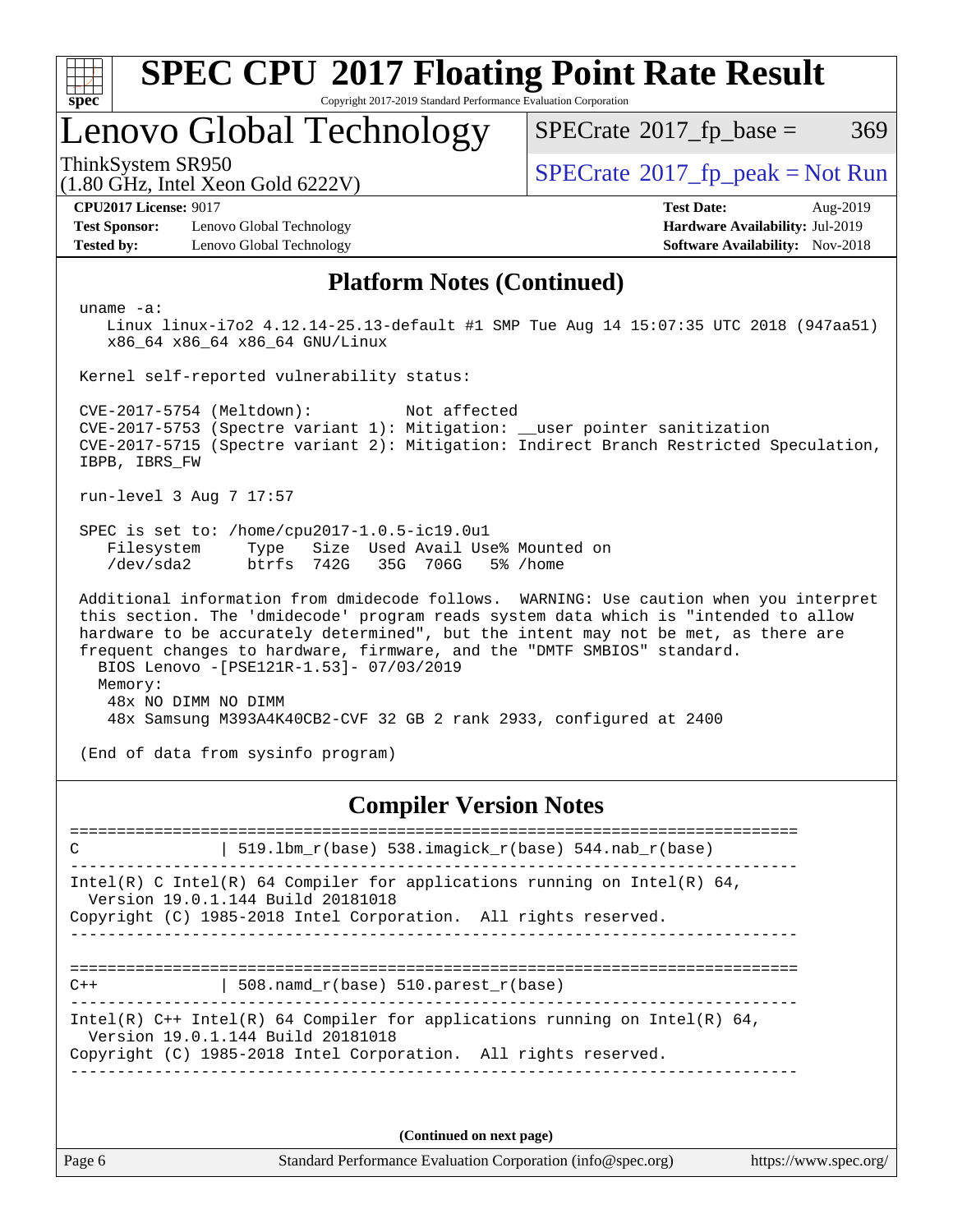

Copyright 2017-2019 Standard Performance Evaluation Corporation

Lenovo Global Technology

 $SPECTate@2017_fp\_base = 369$ 

(1.80 GHz, Intel Xeon Gold 6222V)

ThinkSystem SR950<br>(1.80 GHz, Intel Xeon Gold 6222V) [SPECrate](http://www.spec.org/auto/cpu2017/Docs/result-fields.html#SPECrate2017fppeak)®[2017\\_fp\\_peak = N](http://www.spec.org/auto/cpu2017/Docs/result-fields.html#SPECrate2017fppeak)ot Run

**[Test Sponsor:](http://www.spec.org/auto/cpu2017/Docs/result-fields.html#TestSponsor)** Lenovo Global Technology **[Hardware Availability:](http://www.spec.org/auto/cpu2017/Docs/result-fields.html#HardwareAvailability)** Jul-2019 **[Tested by:](http://www.spec.org/auto/cpu2017/Docs/result-fields.html#Testedby)** Lenovo Global Technology **[Software Availability:](http://www.spec.org/auto/cpu2017/Docs/result-fields.html#SoftwareAvailability)** Nov-2018

**[CPU2017 License:](http://www.spec.org/auto/cpu2017/Docs/result-fields.html#CPU2017License)** 9017 **[Test Date:](http://www.spec.org/auto/cpu2017/Docs/result-fields.html#TestDate)** Aug-2019

### **[Compiler Version Notes \(Continued\)](http://www.spec.org/auto/cpu2017/Docs/result-fields.html#CompilerVersionNotes)**

| ====================<br>  $511. povray_r(base) 526. blender_r(base)$<br>C++, C                                                                                                                                                                                                                                                                                                                                                                                                                                                                                       |
|----------------------------------------------------------------------------------------------------------------------------------------------------------------------------------------------------------------------------------------------------------------------------------------------------------------------------------------------------------------------------------------------------------------------------------------------------------------------------------------------------------------------------------------------------------------------|
|                                                                                                                                                                                                                                                                                                                                                                                                                                                                                                                                                                      |
| Intel(R) $C++$ Intel(R) 64 Compiler for applications running on Intel(R) 64,<br>Version 19.0.1.144 Build 20181018<br>Copyright (C) 1985-2018 Intel Corporation. All rights reserved.<br>Intel(R) C Intel(R) 64 Compiler for applications running on Intel(R) 64,<br>Version 19.0.1.144 Build 20181018<br>Copyright (C) 1985-2018 Intel Corporation. All rights reserved.                                                                                                                                                                                             |
|                                                                                                                                                                                                                                                                                                                                                                                                                                                                                                                                                                      |
| $C_{++}$ , C, Fortran   507.cactuBSSN $r(base)$                                                                                                                                                                                                                                                                                                                                                                                                                                                                                                                      |
| Intel(R) $C++$ Intel(R) 64 Compiler for applications running on Intel(R) 64,<br>Version 19.0.1.144 Build 20181018<br>Copyright (C) 1985-2018 Intel Corporation. All rights reserved.<br>Intel(R) C Intel(R) 64 Compiler for applications running on Intel(R) 64,<br>Version 19.0.1.144 Build 20181018<br>Copyright (C) 1985-2018 Intel Corporation. All rights reserved.<br>$Intel(R)$ Fortran Intel(R) 64 Compiler for applications running on Intel(R)<br>64, Version 19.0.1.144 Build 20181018<br>Copyright (C) 1985-2018 Intel Corporation. All rights reserved. |
| $\vert$ 503.bwaves_r(base) 549.fotonik3d_r(base) 554.roms_r(base)<br>Fortran                                                                                                                                                                                                                                                                                                                                                                                                                                                                                         |
| Intel(R) Fortran Intel(R) 64 Compiler for applications running on Intel(R)<br>64, Version 19.0.1.144 Build 20181018<br>Copyright (C) 1985-2018 Intel Corporation. All rights reserved.                                                                                                                                                                                                                                                                                                                                                                               |
| $\vert$ 521.wrf_r(base) 527.cam4_r(base)<br>Fortran, C                                                                                                                                                                                                                                                                                                                                                                                                                                                                                                               |
| $Intel(R)$ Fortran Intel(R) 64 Compiler for applications running on Intel(R)<br>64, Version 19.0.1.144 Build 20181018<br>Copyright (C) 1985-2018 Intel Corporation. All rights reserved.<br>Intel(R) C Intel(R) 64 Compiler for applications running on Intel(R) 64,<br>Version 19.0.1.144 Build 20181018<br>Copyright (C) 1985-2018 Intel Corporation. All rights reserved.                                                                                                                                                                                         |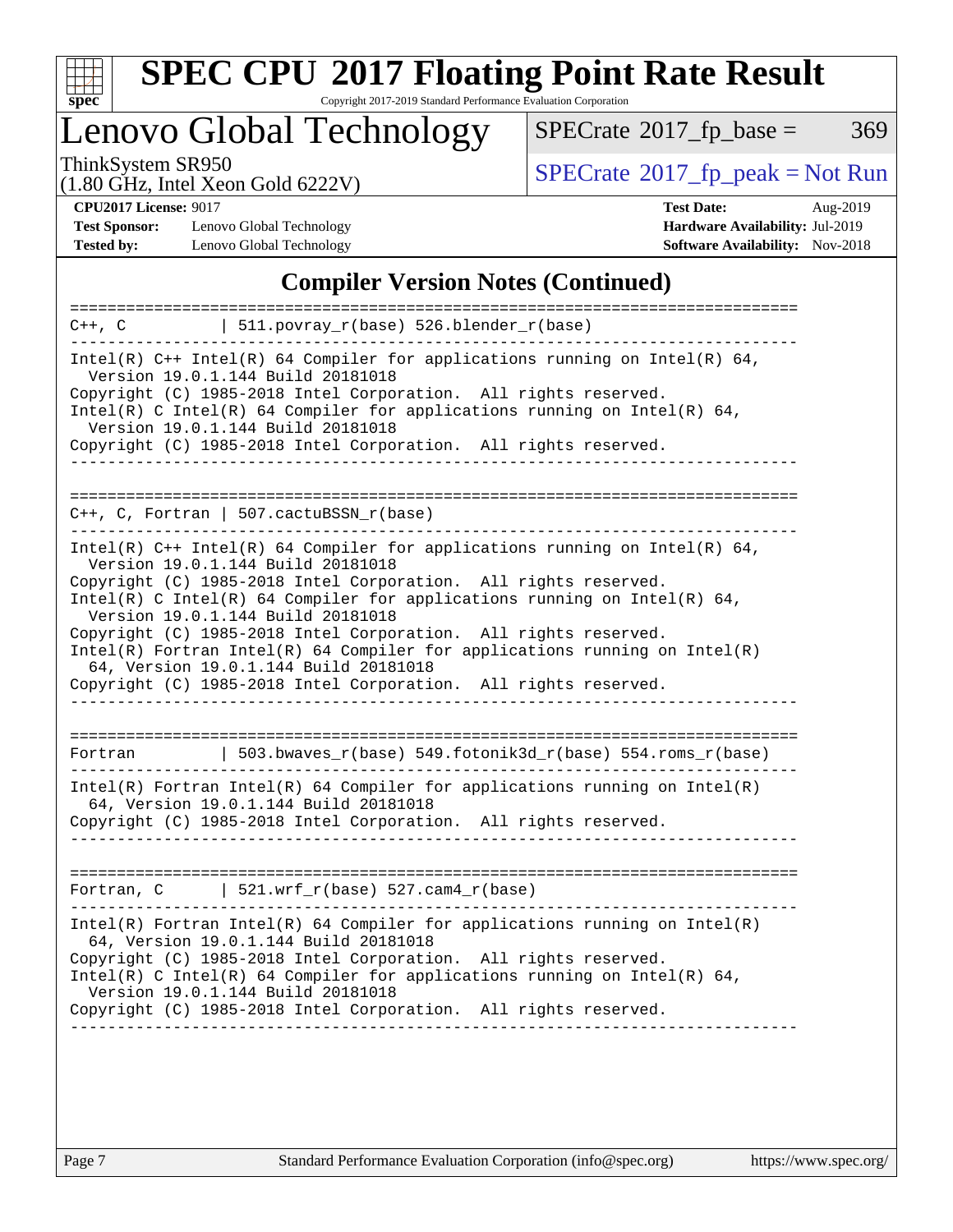

#### **[SPEC CPU](http://www.spec.org/auto/cpu2017/Docs/result-fields.html#SPECCPU2017FloatingPointRateResult)[2017 Floating Point Rate Result](http://www.spec.org/auto/cpu2017/Docs/result-fields.html#SPECCPU2017FloatingPointRateResult)** Copyright 2017-2019 Standard Performance Evaluation Corporation

# Lenovo Global Technology

 $SPECTate@2017_fp\_base = 369$ 

ThinkSystem SR950<br>(1.80 GHz, Intel Year Gold 6222V) [SPECrate](http://www.spec.org/auto/cpu2017/Docs/result-fields.html#SPECrate2017fppeak)®[2017\\_fp\\_peak = N](http://www.spec.org/auto/cpu2017/Docs/result-fields.html#SPECrate2017fppeak)ot Run

(1.80 GHz, Intel Xeon Gold 6222V)

**[Test Sponsor:](http://www.spec.org/auto/cpu2017/Docs/result-fields.html#TestSponsor)** Lenovo Global Technology **[Hardware Availability:](http://www.spec.org/auto/cpu2017/Docs/result-fields.html#HardwareAvailability)** Jul-2019 **[Tested by:](http://www.spec.org/auto/cpu2017/Docs/result-fields.html#Testedby)** Lenovo Global Technology **[Software Availability:](http://www.spec.org/auto/cpu2017/Docs/result-fields.html#SoftwareAvailability)** Nov-2018

**[CPU2017 License:](http://www.spec.org/auto/cpu2017/Docs/result-fields.html#CPU2017License)** 9017 **[Test Date:](http://www.spec.org/auto/cpu2017/Docs/result-fields.html#TestDate)** Aug-2019

### **[Base Compiler Invocation](http://www.spec.org/auto/cpu2017/Docs/result-fields.html#BaseCompilerInvocation)**

[C benchmarks:](http://www.spec.org/auto/cpu2017/Docs/result-fields.html#Cbenchmarks) [icc -m64 -std=c11](http://www.spec.org/cpu2017/results/res2019q3/cpu2017-20190902-17526.flags.html#user_CCbase_intel_icc_64bit_c11_33ee0cdaae7deeeab2a9725423ba97205ce30f63b9926c2519791662299b76a0318f32ddfffdc46587804de3178b4f9328c46fa7c2b0cd779d7a61945c91cd35)

[C++ benchmarks:](http://www.spec.org/auto/cpu2017/Docs/result-fields.html#CXXbenchmarks) [icpc -m64](http://www.spec.org/cpu2017/results/res2019q3/cpu2017-20190902-17526.flags.html#user_CXXbase_intel_icpc_64bit_4ecb2543ae3f1412ef961e0650ca070fec7b7afdcd6ed48761b84423119d1bf6bdf5cad15b44d48e7256388bc77273b966e5eb805aefd121eb22e9299b2ec9d9)

[Fortran benchmarks](http://www.spec.org/auto/cpu2017/Docs/result-fields.html#Fortranbenchmarks): [ifort -m64](http://www.spec.org/cpu2017/results/res2019q3/cpu2017-20190902-17526.flags.html#user_FCbase_intel_ifort_64bit_24f2bb282fbaeffd6157abe4f878425411749daecae9a33200eee2bee2fe76f3b89351d69a8130dd5949958ce389cf37ff59a95e7a40d588e8d3a57e0c3fd751)

[Benchmarks using both Fortran and C:](http://www.spec.org/auto/cpu2017/Docs/result-fields.html#BenchmarksusingbothFortranandC) [ifort -m64](http://www.spec.org/cpu2017/results/res2019q3/cpu2017-20190902-17526.flags.html#user_CC_FCbase_intel_ifort_64bit_24f2bb282fbaeffd6157abe4f878425411749daecae9a33200eee2bee2fe76f3b89351d69a8130dd5949958ce389cf37ff59a95e7a40d588e8d3a57e0c3fd751) [icc -m64 -std=c11](http://www.spec.org/cpu2017/results/res2019q3/cpu2017-20190902-17526.flags.html#user_CC_FCbase_intel_icc_64bit_c11_33ee0cdaae7deeeab2a9725423ba97205ce30f63b9926c2519791662299b76a0318f32ddfffdc46587804de3178b4f9328c46fa7c2b0cd779d7a61945c91cd35)

[Benchmarks using both C and C++](http://www.spec.org/auto/cpu2017/Docs/result-fields.html#BenchmarksusingbothCandCXX): [icpc -m64](http://www.spec.org/cpu2017/results/res2019q3/cpu2017-20190902-17526.flags.html#user_CC_CXXbase_intel_icpc_64bit_4ecb2543ae3f1412ef961e0650ca070fec7b7afdcd6ed48761b84423119d1bf6bdf5cad15b44d48e7256388bc77273b966e5eb805aefd121eb22e9299b2ec9d9) [icc -m64 -std=c11](http://www.spec.org/cpu2017/results/res2019q3/cpu2017-20190902-17526.flags.html#user_CC_CXXbase_intel_icc_64bit_c11_33ee0cdaae7deeeab2a9725423ba97205ce30f63b9926c2519791662299b76a0318f32ddfffdc46587804de3178b4f9328c46fa7c2b0cd779d7a61945c91cd35)

[Benchmarks using Fortran, C, and C++:](http://www.spec.org/auto/cpu2017/Docs/result-fields.html#BenchmarksusingFortranCandCXX) [icpc -m64](http://www.spec.org/cpu2017/results/res2019q3/cpu2017-20190902-17526.flags.html#user_CC_CXX_FCbase_intel_icpc_64bit_4ecb2543ae3f1412ef961e0650ca070fec7b7afdcd6ed48761b84423119d1bf6bdf5cad15b44d48e7256388bc77273b966e5eb805aefd121eb22e9299b2ec9d9) [icc -m64 -std=c11](http://www.spec.org/cpu2017/results/res2019q3/cpu2017-20190902-17526.flags.html#user_CC_CXX_FCbase_intel_icc_64bit_c11_33ee0cdaae7deeeab2a9725423ba97205ce30f63b9926c2519791662299b76a0318f32ddfffdc46587804de3178b4f9328c46fa7c2b0cd779d7a61945c91cd35) [ifort -m64](http://www.spec.org/cpu2017/results/res2019q3/cpu2017-20190902-17526.flags.html#user_CC_CXX_FCbase_intel_ifort_64bit_24f2bb282fbaeffd6157abe4f878425411749daecae9a33200eee2bee2fe76f3b89351d69a8130dd5949958ce389cf37ff59a95e7a40d588e8d3a57e0c3fd751)

### **[Base Portability Flags](http://www.spec.org/auto/cpu2017/Docs/result-fields.html#BasePortabilityFlags)**

 503.bwaves\_r: [-DSPEC\\_LP64](http://www.spec.org/cpu2017/results/res2019q3/cpu2017-20190902-17526.flags.html#suite_basePORTABILITY503_bwaves_r_DSPEC_LP64) 507.cactuBSSN\_r: [-DSPEC\\_LP64](http://www.spec.org/cpu2017/results/res2019q3/cpu2017-20190902-17526.flags.html#suite_basePORTABILITY507_cactuBSSN_r_DSPEC_LP64) 508.namd\_r: [-DSPEC\\_LP64](http://www.spec.org/cpu2017/results/res2019q3/cpu2017-20190902-17526.flags.html#suite_basePORTABILITY508_namd_r_DSPEC_LP64) 510.parest\_r: [-DSPEC\\_LP64](http://www.spec.org/cpu2017/results/res2019q3/cpu2017-20190902-17526.flags.html#suite_basePORTABILITY510_parest_r_DSPEC_LP64) 511.povray\_r: [-DSPEC\\_LP64](http://www.spec.org/cpu2017/results/res2019q3/cpu2017-20190902-17526.flags.html#suite_basePORTABILITY511_povray_r_DSPEC_LP64) 519.lbm\_r: [-DSPEC\\_LP64](http://www.spec.org/cpu2017/results/res2019q3/cpu2017-20190902-17526.flags.html#suite_basePORTABILITY519_lbm_r_DSPEC_LP64) 521.wrf\_r: [-DSPEC\\_LP64](http://www.spec.org/cpu2017/results/res2019q3/cpu2017-20190902-17526.flags.html#suite_basePORTABILITY521_wrf_r_DSPEC_LP64) [-DSPEC\\_CASE\\_FLAG](http://www.spec.org/cpu2017/results/res2019q3/cpu2017-20190902-17526.flags.html#b521.wrf_r_baseCPORTABILITY_DSPEC_CASE_FLAG) [-convert big\\_endian](http://www.spec.org/cpu2017/results/res2019q3/cpu2017-20190902-17526.flags.html#user_baseFPORTABILITY521_wrf_r_convert_big_endian_c3194028bc08c63ac5d04de18c48ce6d347e4e562e8892b8bdbdc0214820426deb8554edfa529a3fb25a586e65a3d812c835984020483e7e73212c4d31a38223) 526.blender\_r: [-DSPEC\\_LP64](http://www.spec.org/cpu2017/results/res2019q3/cpu2017-20190902-17526.flags.html#suite_basePORTABILITY526_blender_r_DSPEC_LP64) [-DSPEC\\_LINUX](http://www.spec.org/cpu2017/results/res2019q3/cpu2017-20190902-17526.flags.html#b526.blender_r_baseCPORTABILITY_DSPEC_LINUX) [-funsigned-char](http://www.spec.org/cpu2017/results/res2019q3/cpu2017-20190902-17526.flags.html#user_baseCPORTABILITY526_blender_r_force_uchar_40c60f00ab013830e2dd6774aeded3ff59883ba5a1fc5fc14077f794d777847726e2a5858cbc7672e36e1b067e7e5c1d9a74f7176df07886a243d7cc18edfe67) 527.cam4\_r: [-DSPEC\\_LP64](http://www.spec.org/cpu2017/results/res2019q3/cpu2017-20190902-17526.flags.html#suite_basePORTABILITY527_cam4_r_DSPEC_LP64) [-DSPEC\\_CASE\\_FLAG](http://www.spec.org/cpu2017/results/res2019q3/cpu2017-20190902-17526.flags.html#b527.cam4_r_baseCPORTABILITY_DSPEC_CASE_FLAG) 538.imagick\_r: [-DSPEC\\_LP64](http://www.spec.org/cpu2017/results/res2019q3/cpu2017-20190902-17526.flags.html#suite_basePORTABILITY538_imagick_r_DSPEC_LP64) 544.nab\_r: [-DSPEC\\_LP64](http://www.spec.org/cpu2017/results/res2019q3/cpu2017-20190902-17526.flags.html#suite_basePORTABILITY544_nab_r_DSPEC_LP64) 549.fotonik3d\_r: [-DSPEC\\_LP64](http://www.spec.org/cpu2017/results/res2019q3/cpu2017-20190902-17526.flags.html#suite_basePORTABILITY549_fotonik3d_r_DSPEC_LP64) 554.roms\_r: [-DSPEC\\_LP64](http://www.spec.org/cpu2017/results/res2019q3/cpu2017-20190902-17526.flags.html#suite_basePORTABILITY554_roms_r_DSPEC_LP64)

### **[Base Optimization Flags](http://www.spec.org/auto/cpu2017/Docs/result-fields.html#BaseOptimizationFlags)**

[C benchmarks](http://www.spec.org/auto/cpu2017/Docs/result-fields.html#Cbenchmarks):

[-xCORE-AVX2](http://www.spec.org/cpu2017/results/res2019q3/cpu2017-20190902-17526.flags.html#user_CCbase_f-xCORE-AVX2) [-ipo](http://www.spec.org/cpu2017/results/res2019q3/cpu2017-20190902-17526.flags.html#user_CCbase_f-ipo) [-O3](http://www.spec.org/cpu2017/results/res2019q3/cpu2017-20190902-17526.flags.html#user_CCbase_f-O3) [-no-prec-div](http://www.spec.org/cpu2017/results/res2019q3/cpu2017-20190902-17526.flags.html#user_CCbase_f-no-prec-div) [-qopt-prefetch](http://www.spec.org/cpu2017/results/res2019q3/cpu2017-20190902-17526.flags.html#user_CCbase_f-qopt-prefetch) [-ffinite-math-only](http://www.spec.org/cpu2017/results/res2019q3/cpu2017-20190902-17526.flags.html#user_CCbase_f_finite_math_only_cb91587bd2077682c4b38af759c288ed7c732db004271a9512da14a4f8007909a5f1427ecbf1a0fb78ff2a814402c6114ac565ca162485bbcae155b5e4258871) [-qopt-mem-layout-trans=4](http://www.spec.org/cpu2017/results/res2019q3/cpu2017-20190902-17526.flags.html#user_CCbase_f-qopt-mem-layout-trans_fa39e755916c150a61361b7846f310bcdf6f04e385ef281cadf3647acec3f0ae266d1a1d22d972a7087a248fd4e6ca390a3634700869573d231a252c784941a8)

[C++ benchmarks:](http://www.spec.org/auto/cpu2017/Docs/result-fields.html#CXXbenchmarks) [-xCORE-AVX2](http://www.spec.org/cpu2017/results/res2019q3/cpu2017-20190902-17526.flags.html#user_CXXbase_f-xCORE-AVX2) [-ipo](http://www.spec.org/cpu2017/results/res2019q3/cpu2017-20190902-17526.flags.html#user_CXXbase_f-ipo) [-O3](http://www.spec.org/cpu2017/results/res2019q3/cpu2017-20190902-17526.flags.html#user_CXXbase_f-O3) [-no-prec-div](http://www.spec.org/cpu2017/results/res2019q3/cpu2017-20190902-17526.flags.html#user_CXXbase_f-no-prec-div) [-qopt-prefetch](http://www.spec.org/cpu2017/results/res2019q3/cpu2017-20190902-17526.flags.html#user_CXXbase_f-qopt-prefetch) [-ffinite-math-only](http://www.spec.org/cpu2017/results/res2019q3/cpu2017-20190902-17526.flags.html#user_CXXbase_f_finite_math_only_cb91587bd2077682c4b38af759c288ed7c732db004271a9512da14a4f8007909a5f1427ecbf1a0fb78ff2a814402c6114ac565ca162485bbcae155b5e4258871)

**(Continued on next page)**

Page 8 Standard Performance Evaluation Corporation [\(info@spec.org\)](mailto:info@spec.org) <https://www.spec.org/>